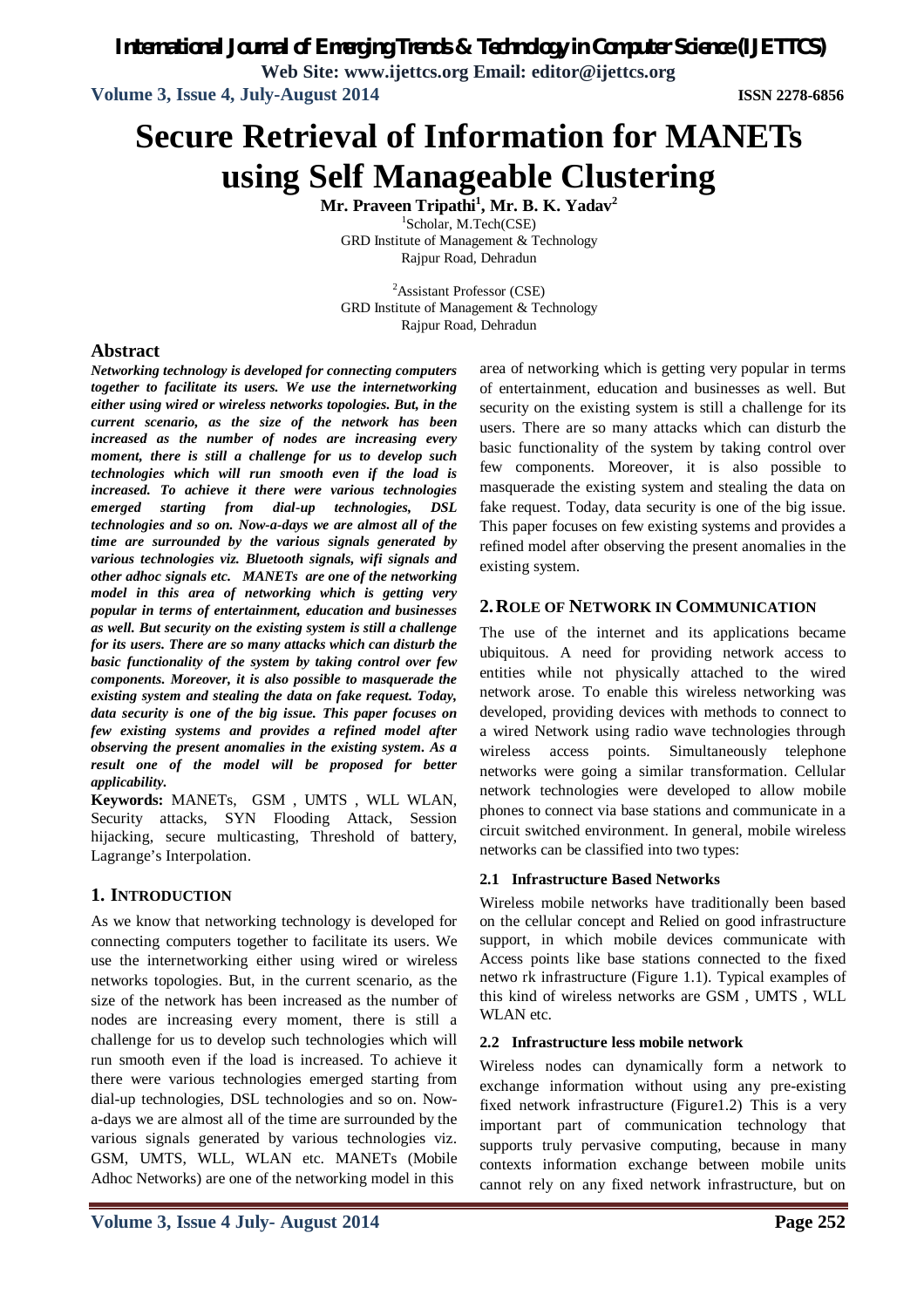access the transmission medium. **2.10 Lack of central management**

#### **Volume 3, Issue 4, July-August 2014 ISSN 2278-6856**

rapid configuration of a wireless connections on-the-fly. Wireless mobile networks have traditionally been based on the cellular concept and Relied on good infrastructure support, in which mobile devices communicate with Access points like base stations connected to the fixed netwo rk infrastructure (Figure 1.1). Typical examples of this kind of wireless networks are GSM , UMTS , WLL WLAN etc.

#### **2.3 No fixed topology**

The network topology in an ad-hoc wireless network is highly dynamic due to the mobility of nodes. They may move in and out of the range of each other. The topology changes if one of those events happens, e.g. the route table and the multicast table must be changed accordingly. This increases the difficulty to management the network.

#### **2.4 Limited energy**

Mobile devices use generally battery power, which is exhaustible. In order to save the energy, some devices may be in sleepy mode. During this period they are possibly not reachable, or do not process traffic, or change to normal mode with latency. On one hand most wireless devices use spread spectrum communications, which need the receiving and decoding of the signal. These are expensive operations that consume much power. On the other hand some complex computations are also very expensive, for example modular exponentiation, which makes it difficult to implement the public key systems for ad hoc networks.

#### **2.5 Limited processor**

Most mobile devices have cheap and slow processors, because fast processors cost much more and the size should be as smart as possible to make it easy to take. Hence it takes2 Ad Hoc Networks much time to operate some complex computations. The most PDAs have currently processors of several hundred MHz.

#### **2.6 Limited storage capability and other resources**

Because of the size and cost restrictions, the most mobile devices are equipped with limited storage capability. For example, iPAQ hx4700 series of HP have only 192 MB memory. Due to the wireless technologies the network bandwidth is also limited. For example, some PDAs of HP are equipped with WLAN 802.11b, and Bluetooth 1.2.

#### **2.7 Transient connectivity and availability**

Many nodes may not be reachable at some time so that they can save power.

#### **2.8 Each node is a router**

The nodes out of the range of a fixed node cannot be directly reached by this node. They can only be reached by packet forwarding of other nodes.

#### **2.9 Shared physical medium**

Unlike wired networks, every device within the range can

shared.

**3.MANET**

perform wireless communication and networking, but without any existing infrastructure such as base stations or access points. Wireless devices form a network as they become aware of each other's presence. They communicate directly with devices inside their Radio range in a peer-to-peer nature. If they wish to communicate with a device outside their range, they can use an intermediate device or devices within their radio range to relay or forward communications to the device outside their range. An ad-hoc network is self-organizing and adaptive. Networks are formed on-the-fly, devices can leave and join the network during its lifetime, devices can be mobile within the Network, the network as a whole may be mobile and the network can be deformed on-the-fly. All this needs to be done without any system administration and without the Requirement for any permanent devices within the network. Devices in mobile ad-hoc networks should be able to detect the presence of other devices and perform the necessary set-up to facilitate communications and the sharing of data and services. A MANET has the following features:

Ad hoc networks can be established everywhere and every time. Generally there is no central management available, and we can also not assume that any information is

Mobile ad-hoc network deals with devices equipped to

#### **3.1 Autonomous terminal**

In MANET, each mobile terminal is an autonomous node, which may function as both a host and a router. In other words, besides the basic processing ability as a host, the mobile nodes can also perform switching functions as a router. So usually endpoints and switches are indistinguishable in MANET.

#### **3.2 Distributed operation**

Since there is no background network, for the central control of the network operations, the control and management of the network is distributed among the terminals. The nodes involved in a MANET should collaborate amongst themselves and each node acts as a relay as needed, to implement functions e.g. security and routing.

#### **3.3 Multi-hop Routing**

Basic types of ad hoc routing algorithms can be singlehop and multihop, based on Different link layer attributes and routing protocols. Single-hop MANET is simpler than multihop in terms of structure and implementation, with the cost of lesser functionality and applicability. When delivering data packets from a source to its destination out of the direct wireless transmission range, the packets should be forwarded via one or more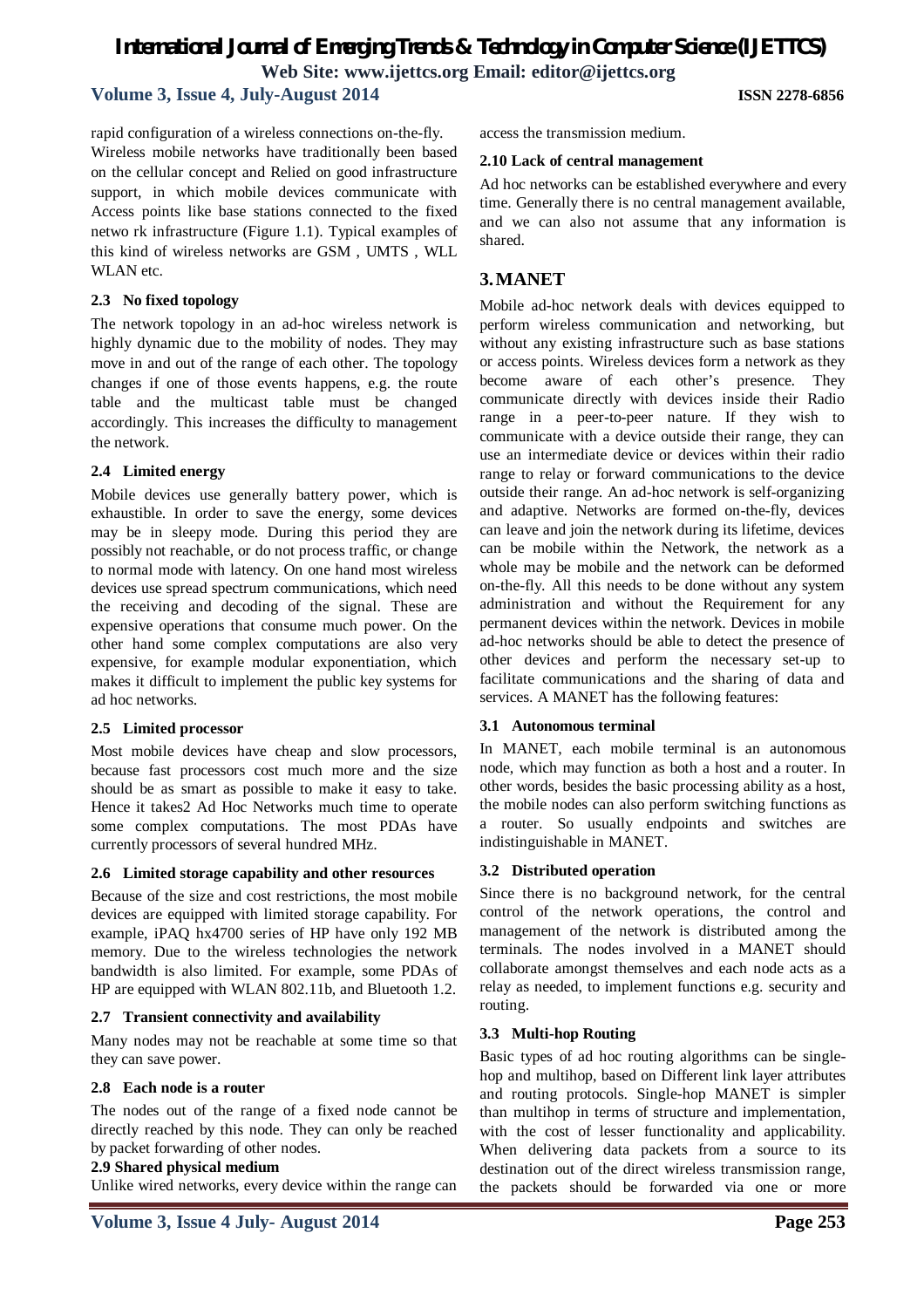**Volume 3, Issue 4, July-August 2014 ISSN 2278-6856**

intermediate nodes.

#### **3.4 Dynamic Network Topology**

Since the nodes are mobile, the network topology may change rapidly and unpredictably and the connectivity among the terminals may vary with time. MANET should adapt to the traffic and propagation conditions as well as the mobility patterns of the mobile network nodes. The mobile nodes in the network dynamically establish routing among themselves as they move about, forming their own network on the fly. Moreover, a user in the MANET may not only operate within the ad hoc network, but may require access to a public fixed network (e.g. Internet).

#### **3.5 Fluctuating link capacity**

The nature of high bit-error rates of wireless connection might be more profound in a MANET . One end-to-end path can be shared by several sessions. The channel over which the terminals communicate is subject to noise, fading, and interference, and has less bandwidth than a wired network. In some scenarios, the path between any pair of users can traverse multiple wireless links and the link themselves can be heterogeneous.

#### **3.6 Light-weight terminals**

In most cases, the MANET nodes are mobile devices with less CPU processing capability, small memory size, and low power storage. Such devices need optimized algorithms and mechanisms that implement the computing and communicating functions.

#### **4.MANET APPLICATIONS**

With the increase of portable devices as well as progress in wireless communication, ad hoc networking is gaining importance with the increasing number of widespread applications. Ad hoc networking can be applied anywhere where there is little or no communication infrastructure or the existing infrastructure is expensive or inconvenient to use. Ad hoc networking allows the devices to maintain connections to the network as well as easily adding and removing devices to and from the network. Typical MANET applications include:

- Military battlefield
- Sensor Networks
- Automotive Applications
- Commercial sector
- Personal Area Network

The set of applications for MANETs is diverse, ranging from large-scale, mobile, highly dynamic networks, to small, static networks that are constrained by power sources. Besides the legacy applications that move from traditional infrastructure environment into the ad hoc context, a great deal of new services can and will be generated for the new environment.

### **5.CHALLENGES FACING MANETS**

The ad hoc networks have its own share of challenges which are listed below:

#### **5.1 Spectrum allocation**

Issues such as interference, limited range, limited data throughput, device mobility and the sharing of the RF spectrum amongst devices all need addressing. Regulation Regarding the use of radio spectrum is currently under the control of FCC. Most Experimental Ad hoc networks are based on the ISM band. To prevent interference Ad hoc networks must operate over some form of allowed or specified spectrum range. Most microwave ovens operate in 2.4 GHz band, which can therefore interfere with wireless LAN systems.

#### **5.2 Energy efficiency**

Energy efficiency is a concern. Most existing protocols don't consider power consumption as an issue since they assume the presence of static hosts and routes, which are powered by mains. However mobile devices today mostly operated by batteries .Battery technology are still lagging behind the microprocessor technology. The lifetime of an Li-on battery today is only 2-3 hours. Such a limitation in operating hours of a device employs a need for power conversion. In particular for mobile ad hoc networks devices will have to perform the role of routers. Hence forwarding packets on the behalf of others will consume power and this can be quite Significant for nodes in mobile ad hoc networks.

#### **5.3 Routing**

Routing of data between devices outside their RF range. The routing protocols , used on wired networks do not perform well on networks involving mobility and rapid membership changes. More effective routing protocols are required. In Ad Hoc networks, we need new routing protocols because of the following reasons:

Nodes in Ad Hoc networks, are mobile and

topology of interconnections between them may be quite dynamic. Existing protocols exhibit least desirable behavior when presented with a highly dynamic interconnection topology. Existing routing protocols place too heavy a computational burden on each mobile computer in terms of the memory-size, processing power and power consumption. Existing routing protocols are not designed for dynamic and self-starting behavior as required by users wishing to utilize Ad-Hoc networks.

Existing routing protocols like Distance Vector Protocol take a lot of time for convergence upon the failure of a link, which is very frequent in Ad Hoc networks.

Existing routing protocols suffer from looping problems either short lived or long lived. Methods adopted to solve looping problems in traditional routing protocols may not be applicable to Ad Hoc networks.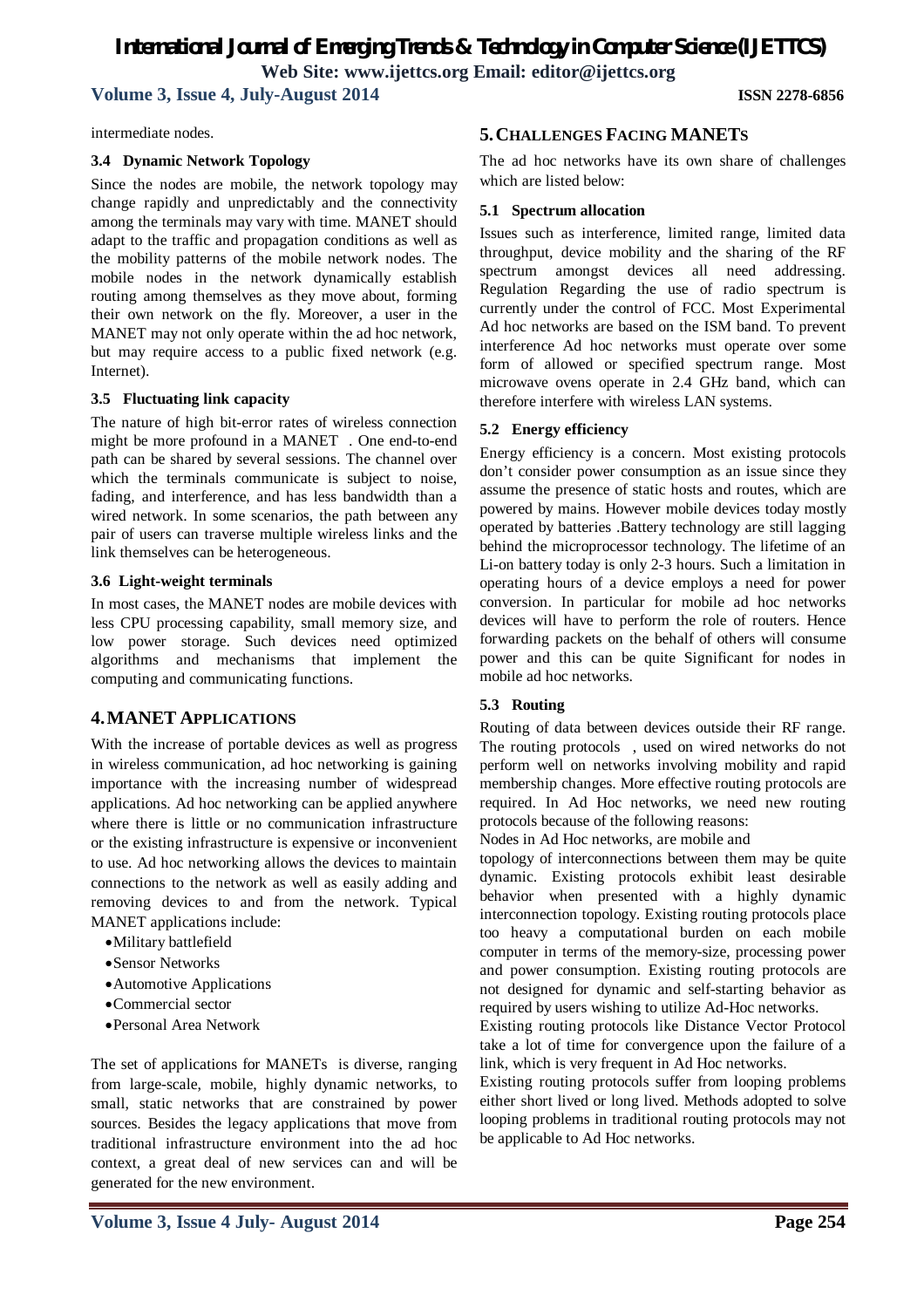**Volume 3, Issue 4, July-August 2014 ISSN 2278-6856**

#### **5.4 Existing IP Usage**

For a mobile host to be able to communicate as it moves from one location to other, one of the following of the two things have to be in place: Mobile Hosts must changes its IP address whenever it moves to new place. Host specific routes must be propagated throughout Internet Routing fabric. There are problems with either of these options. If a host has an open TCP session with another host, that session will be terminated if the IP address changes. Also, if other hosts must be able to initiate communication with a mobile host, how can they do so if their IP address changes every time they move? How does the host obtain a new IP address as it joins a network? What is also of concern and it not addressed in this IETF draft or in any publications is the convergence of two separate auto configured ad-hoc networks, merging together to form one larger ad-hoc network. Depending on the amount of participating hosts in each network and given the size of the address space given to link local addressing in IPv4, there is a possibility of hosts having duplicate addresses. The main issue with using TCP in MANETs comes from the assumption that a packet being dropped is an indication of congestion occurring, not an indication of a lossy link or a data transmission error. This is due to the observation that that packet error/ loss rates over the internet due to transmission errors are of the order of 1%. However, in a wireless network, the amount of transmission errors is of a much higher order. The factors affecting the percentage of transmission errors include interference from other radio signals, device mobility, the sharing of a wireless link with other devices. All these can affect the delivery of TCP segments to the receiver, the timely return of ACK packets from the receiver and give variations in the RTT compared to the estimated value. Any of these occurring will result in the sender assuming that congestion is occurring and will use TCP's mechanisms to drastically reduce its transmission rate. MANETs also provide additional challenges to TCP operation. The mobility of hosts means that routes between hosts are open to change. When a route is broken due to host mobility, a route reconstruction procedure is invoked. This reconstruction results in a delay that the TCP sender is unaware of. Overall data throughput has had to suffer initially because of the route reconstruction delay, but TCP has now further drastically decreased the data throughput on false pretences.

### **6.SECURITY AND PRIVACY IN ADHOC NETWORKS**

Following are the security and privacy challenges in the area of ad hoc networks. Firstly, use of wireless links renders an ad hoc network, susceptible to link attacks ranging from passive eavesdropping to active impersonation, message replay, and message distortion. Eavesdropping might give an adversary access to secret information, violating confidentiality. Active attacks

might allow the adversary to delete messages, to inject erroneous messages, to modify messages, and to impersonate a node, thus violating availability, integrity, authentication, and non-repudiation. Secondly, nodes, roaming in a hostile environment (e.g., a battlefield) with relatively poor physical protection, have non-negligible probability of being compromised. Therefore, we should not only consider malicious attacks from outside a network, but also take into account the attacks launched from within the network by compromised nodes. Therefore, to achieve high survivability, ad hoc networks should have a distributed architecture with no central entities. Introducing any central entity into our security solution could lead to significant vulnerability; that is, if this centralized entity is compromised, then the entire network is subverted. Thirdly, an ad hoc network is dynamic because of frequent changes in both its topology and its membership (i.e., nodes frequently join and leave the network). Trust relationship among nodes also changes, for example, when certain nodes are detected as being compromised. Unlike other wireless mobile networks, such as mobile IP, nodes in an ad hoc network may dynamically become affiliated with administrative domains. Any security solution with a static configuration would not suffice. It is desirable for our security mechanisms to adapt on-the-fly to these changes. Finally, an ad hoc network may consist of hundreds or even thousands of nodes. Security mechanisms should be scalable to handle such a large network.

#### **6.1 Security Services**

The ultimate goals of the security solutions for MANETs is to provide security services, such as authentication, confidentiality, integrity, authentication, non-repudiation, anonymity and availability to mobile users. In order to achieve this goal, the security solution should provide complete protection spanning the entire protocol stack. There is no single mechanism that will provide all the security services in MANETs. The common security services are described below.

#### **6.2 Availability**

Availability is concerned with the (unauthorized) upholding of resources. A variety of Attacks can result in the loss of or reduction in availability. Some of these attacks are amenable to automated countermeasures such as authentication and encryption whereas others require some sort of action to prevent or recover from loss of availability of elements or services of a distributed system. Availability ensures the survivability of network services despite of various attacks. For example, on the physical and media access control layers, an adversary could employ jamming to interfere with communication on physical channel while on network layer it could disrupt the routing protocol and continuity of services of the network. Again, in higher levels, an adversary could bring down high-level services such as key management service, authentication service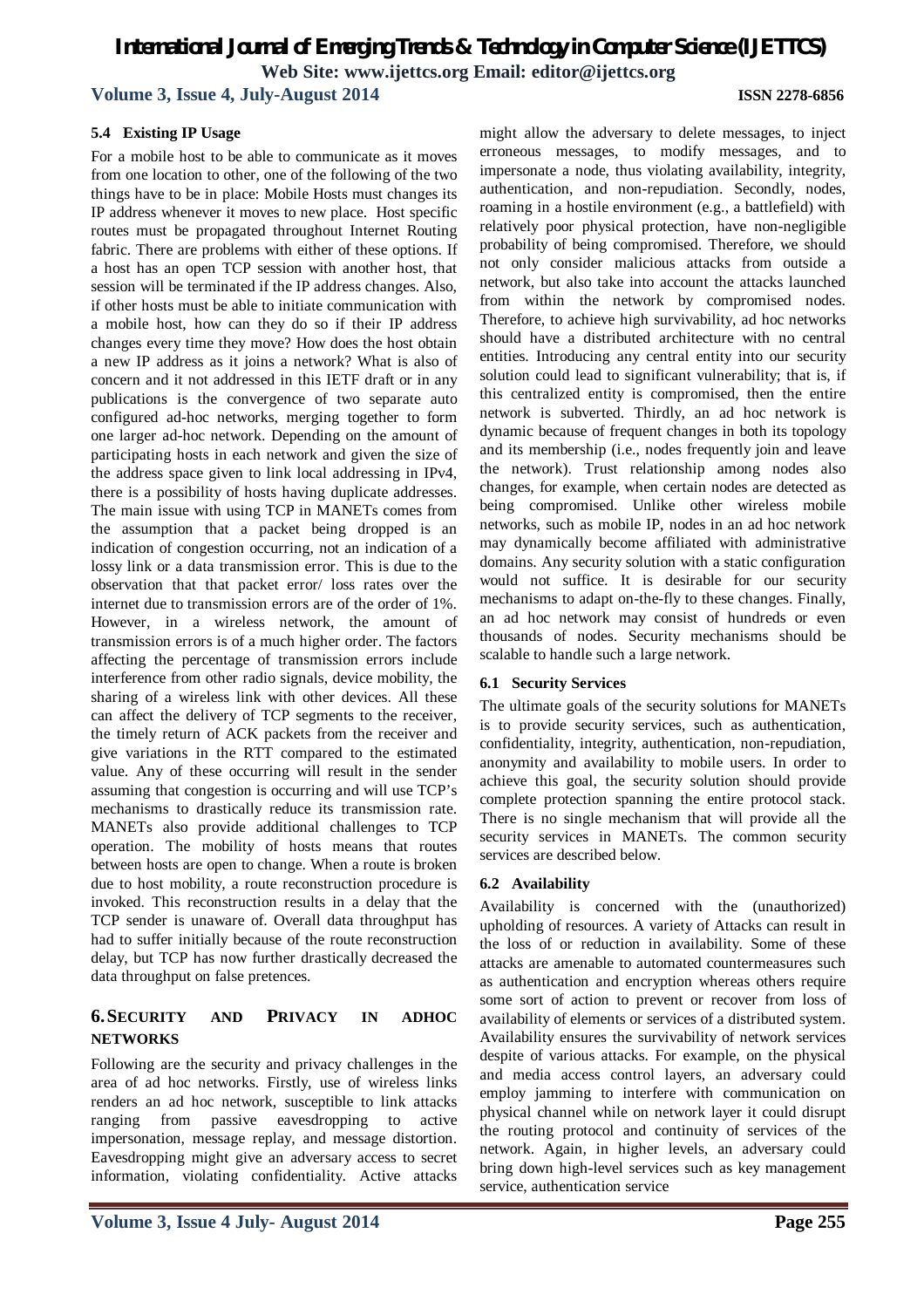**Volume 3, Issue 4, July-August 2014 ISSN 2278-6856**

#### **6.3 Confidentiality**

Confidentiality ensures that certain information is only readable or accessible by the authorized party. Basically, it protects data from passive attacks. Transmission of Sensitive information such as military information requires confidentiality. Release of such information to enemies could have devastating consequences e.g. ENIGMA. Routing and packet forwarding information must also remain confidential so that the enemies could never take the advantages of identifying and locating their targets in a battlefield. With respect to the release of message contents, several levels of protection can be identified.

#### **6.4 Integrity**

Integrity guarantees that the authorized parties are only allowed to modify the information or messages. It also ensures that a message being transmitted is never Corrupted. As with confidentiality, integrity can apply to a stream of messages, a single message or selected fields within a message. But, the most useful and straightforward approach is total stream protection. A connection-oriented integrity service, one that deals with a stream of messages assures that messages are received as sent, with no duplication, insertion, modification, reordering, or replays. The destruction of data is also covered under integrity service. Thus it addresses both message stream modification and denial of service.

#### **6.5 Authentication**

Authentication ensures that the access and supply of data is done only by the authorized parties. It is concerned with assuring that a communication is authentic. In the case of a single message, such as a warning or alarm signal, the function is to assure the recipient that the message is from the source that it claims to be from. Without authentication, an adversary could masquerade as a node, thus gaining unauthorized access to resource and sensitive information and interfering with the operations of the other nodes.

### **6.6 Non-repudiation**

Non-repudiation prevents either sender or receiver from denying a transmitted message. Thus, when a message is sent, the receiver can prove that the message was in fact sent by the alleged sender. On the other hand, after sending a message, the sender can prove that the message was received by the alleged receiver Non repudiation is useful for detection and isolation of compromised nodes. When node A receives an erroneous message from node B, non-repudiation allows A to accuse B using this message and to convince other nodes that B is compromised.

### **6.7 Scalability**

Scalability is not directly related to security but it is very important issue that has a great impact on security services. An ad hoc network may consist of hundreds or even Thousands of nodes. Security mechanisms should be scalable to handle such a large network. Otherwise, the newly added node in the network can be compromised by the attacker and used for gaining unauthorized access of the whole system. It is very easy to make an islandhopping attack through one rough point in a distributed network.

#### **6.8 Other Advanced Attacks**

In recent researches, more sophisticated and subtle attacks have been identified in MANET. Some protocols also enhanced their services and some other routing protocols are proposed to overcome the attacks. Still it is an area of interest for the security personnel. However, the blackhole (or sinkhole), Byzantine, wormhole, rushing attacks are the typical examples which are described below in detail.

#### **6.9 Wormhole Attack**

Wormhole attack is also known as tunneling attack. An attacker creates a tunnel and usesencapsulation and decapsulation to make a false route between two malicious nodes.

#### **6.10 Blackhole Attack**

The blackhole attack is performed in two steps. At first step, the malicious node exploits the mobile ad hoc routing protocol such as AODV, to advertise itself as having a valid route to a destination node, even though the route is spurious, with the intention of intercepting the packets. In second step, the attacker consumes the packets and never forwards. In an advanced form, the attacker suppresses or modifies packets originating from some nodes, while leaving the data from the other nodes unaffected. In this way, the attacker falsified the neighboring nodes that monitor the ongoing packets.

#### **6.11 Byzantine Attack**

Byzantine attack can be launched by a single malicious node or a group of nodes that work in cooperation. A compromised intermediate node works alone or set of compromised intermediate nodes works in collusion to form attacks. The compromised nodes may create routing loops, forwarding packets in a long route instead of optimal one, even may drop packets. This attack degrades the routing performance and also disrupts the routing services.

#### **6.12 Rushing Attack**

In wormhole attack, two colluded attackers form a tunnel to falsify the original route. If luckily the transmission path is fast enough (e.g. a dedicated channel) then the tunneled packets can propagate faster than those through a normal multi-hop route, and result in the rushing attack. Basically, it is another form of denial of service (DoS) attack that can be launched against all currently proposed on-demand MANET routing protocols such as ARAN and ARIADNE.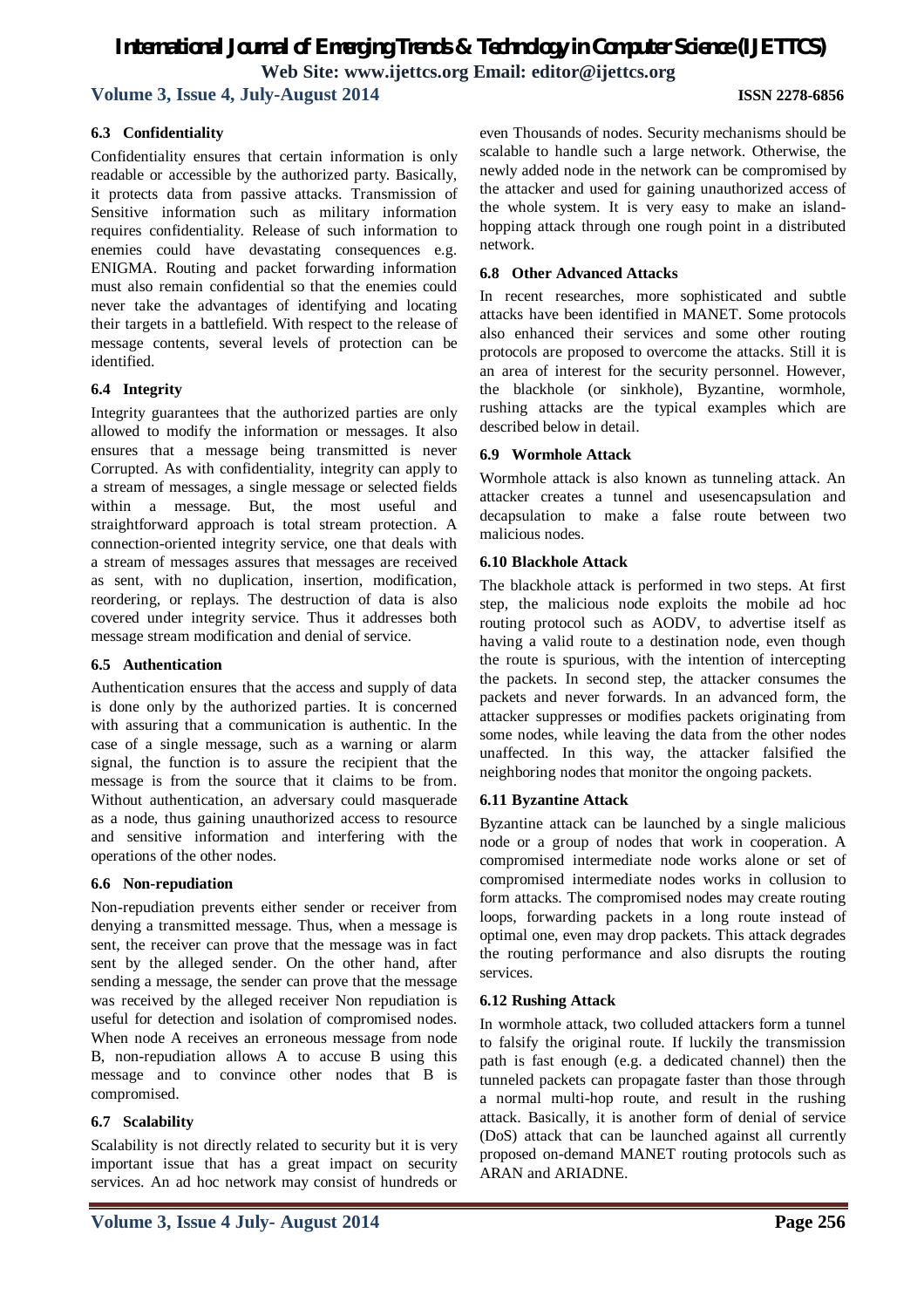**Volume 3, Issue 4, July-August 2014 ISSN 2278-6856**

#### **6.13 Resource Consumption Attack**

Energy is a critical parameter in the MANET. Batterypowered devices try to conserve energy by transmitting only when absolutely necessary. The target of resource consumption attack isto send request of excessive route discovery or unnecessary.

#### **7.THRESHOLD CRYPTOGRAPHY**

Threshold cryptography (TC) involves sharing of a key by multiple individuals called shareholders engaged in encryption or decryption. The objective is to have distributed architecture in a hostile environment. Other than sharing keys or working in distributed manner, TC can be implemented to redundantly split the message into n pieces such that with t or more pieces the original message can be recovered. This ensures secure message transmission between two nodes over n multiple paths.

Threshold schemes generally involve key generation, encryption, share generation, share verification, and share combining algorithms. Share generation, for data confidentiality and integrity, is the basic requirement of any TC scheme. Threshold models can be broadly divided into single secret sharing threshold e.g. Shamir's t-out-ofn scheme based on Lagrange's interpolation and threshold sharing functions e.g. geometric based threshold. These schemes are being used to implement threshold variants of RSA, Elgamal, and Diffie-Hellman cryptographic algorithms that have characteristic,  $E(x +$ y) = E (x)  $*$  E (y), called homomorphism. TC finds its application in document authorization/signing or verification in organizations, a voting system for allowing access to system resources, e-commerce transactions, distributed online certification authority, and key distribution , in computer networks. TC can be implemented in various applications in a MANET. Applications such as coordinating efforts of military attacks using wireless devices in the battlefield or in disaster-struck area, wireless connectivity of various home appliances, and establishing communication among laptops, PDA sand other wireless devices at conferences, are ideal grounds for adopting TC. When compared with computer networks, it is easy to deduce that to implement TC in MANETs is a challenging task due to its dynamic and distributed nature and constrained resources at each network node.

## **8.SECURITY**

In recent years, infrastructure-less ad hoc networking technologies such as MANET and Bluetooth have received critical attention in both academia and industry. This emerging technology seeks to provide users "anytime, anywhere" networking services in a potentially large-scale ad hoc wireless network. Mobile users are expected to exchange secure data communications among one another and with the rest of the Internet, at any time, and at any place. The growing commercial and military

deployments of these networks have made security design increasingly important. Providing security support for ad hoc wireless networks is challenging for a number of reasons:

- Wireless networks are susceptible to security attacks ranging from passive eavesdropping to active interfering and denial-of-service (DoS) attacking;
- Occasional break-ins in a large-scale mobile network are inevitable over a large time interval;
- Ad hoc networks provide no infrastructure support;
- Mobile nodes may constantly leave or join the network;
- Mobility-induced wireless link breakage/reconnection and wireless channel errors make timely communications over multihop highly unreliable; and
- A scalable solution is a must for a large scale network. Therefore, adequate security support for authentication, confidentiality, integrity, nonrepudiation, access control and availability is critical to deploying this wireless networking technology in commercial environments.

This work describes the efforts on providing ubiquitous, robust, and scalable security services for mobile ad hoc wireless networks. Our design has been driven by the following four main goals:

#### **8.1 Ubiquitous service availability**

Mobile users may freely roam inside the network. Our security service must be available everywhere and be robust against potential DoS attacks.

#### **8.2 Robustness against break-ins**

Complete intrusion-free systems are expected to be costly and unrealistic. Our design seeks to work in the presence of break-ins. Our overall system security should not be compromised if the break-ins are under a certain threshold.

#### **8.3 Scalability**

A wireless mobile network may consist of a large number of networking nodes. The network size may constantly change as nodes leave and new nodes join. Our design should scale to the network size.

#### **8.4 Communication efficiency**

Wireless channel is bandwidth constrained and errorprone. Routing in infrastructure-less ad hoc wireless networks is unreliable due to the node mobility and link breakage/reconnection. Our design should be communication efficient to conserve the mobility-based dhop Algorithm. Mobility-based d-hop Algorithm [15] a clustering scheme based on the real distance between nodes. to calculate an estimate value of the distance between nodes by measuring the received signal strength taken from periodic beaconing used in some routing protocols. According to this estimated value they can determine the stability of every node. Then they elect the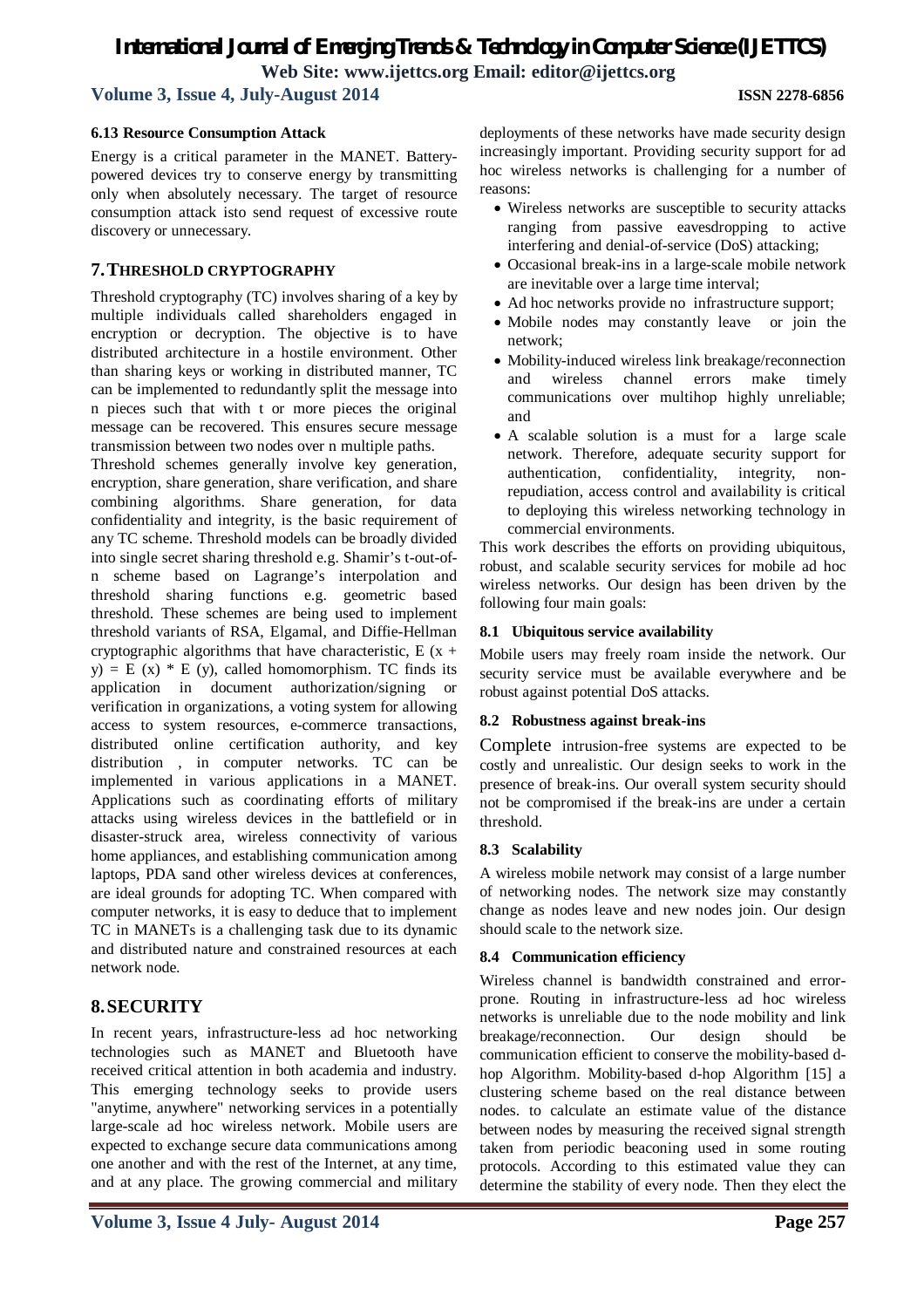#### **Volume 3, Issue 4, July-August 2014 ISSN 2278-6856**

most stable node as cluster-head. This algorithm is based on stability of node But stability of node not fixed. Therefore, the main design goals of this clustering algorithm are as follows:

- The algorithm minimizes the number of clusters by considering group mobility pattern.
- The algorithm must be distributed and executed asynchronously.
- The algorithm must incur minimal clustering overhead, be it cluster formation or maintenance overhead.

Network-wide flooding must be avoided.

Optimal clustering may not be achieved, but the algorithm must be able to form stable clusters should any exists.

#### **8.5 Secured Clustering Algorithm**

The main basic concepts used to derive the needed parameters are given below:

- 1. The Max Value: represents the upper bound of the number of nodes that can simultaneously be supported by a cluster-head. Since mobile nodes have limited resources, therefore they can't handle a great number of nodes. This value is defined according to the remainder of resources of the cluster-head.
- 2. The Min Value: represents the lower bound of the number of nodes that belong to a given cluster before proceeding to the extension or merging mechanisms. This value is global and the same for the entire network. The Min Value may avoid the complexity due to the management of great number of clusters.
- 3. D hops Cluster: as we have said, one hop clusters are too small for large ad hoc networks, therefore SCA creates D hops clusters where D is defined by the underlying protocol or according to the cluster-head state (busy or not). By the way, the diameter of the cluster can be extended in some situations.
- 4.Identity (ID): is a unique identifier for each node in the network to avoid any spoofing attacks or perturbation in the election procedure. We propose to use certificate as identity , therefore we suppose the existence of an online or offline Public Key Infrastructure managing the certificate distribution.
- 5.Weight: each node is elected cluster-head according to its weight which is computed from a set of system parameters. The node having the greatest weight is elected as cluster-head.

#### **8.6 Identity based cryptosystem**

An Identity-based cryptosystem is a novel type of cryptographic scheme proposed by Shamir [11], which enables any pair of users to communicate securely, and to verify each other's signatures without exchanging public or private keys, without keeping any key directories and

without using the services of any third party. Problems with the traditional Public key cryptosystems (PKCs) are the high cost of the infrastructure needed to manage and authenticate public keys, and the difficulty in managing multiple communities. Whilst ID-based PKCs will not replace the conventional Public Key infrastructures, it might prove to be a complementary technology. In an IDbased PKC, everyone's public keys are predetermined by information that uniquely identifies them, such as their email address.

#### **8.7 Cluster-Based Security Architecture for Ad Hoc Networks**

A Cluster-Based Security Architecture for Ad Hoc Networks Secure communication, is very important in computer networks and authentication is one of the most eminent preconditions. However, common authentication schemes are not applicable in ad hoc networks because public key infrastructures with a centralized certification authority are hard to deploy there. This work proposes and evaluates a security concept based on a distributed certification facility. A network is divided into clusters with one special head node each. These cluster head nodes execute administrative functions and hold shares of a network key used for certification. New nodes start to participate in the network as guests; they can only become full members with a network signed certificate after their authenticity has been warranted by some other members.

In a security concept, typically striving for goals like authenticity, integrity, confidentiality, non-repudiation and availability, authentication of communicating entities is of particular importance as it forms the basis for achieving the other security goals: e.g., encryption is worthless if the communication partners have not verified their identities before.

## **9.CONCLUSION**

As we can see from the above studies that there are policies to manage MANET using clustering with different set of advantages and application capabilities. On the other hand at Transport layer, so many methods are available for encryption. At application layer, Multi agent system to handle data retrieval. There is no such security architecture which can lead to all these requirements right from management of MANET through security and in turn information retrieval.

#### **9.1 SOLUTIONS TO PROBLEMS IN AD-HOC-ROUTING**

Here we assume existence of certain amount of security infrastructure. The type of Ad-hoc environment that we are dealing with here is called managed clusters.

- Concealing Network topology or structure
- Using independent Security Agents (SA)

#### **9.2 SECURITY-AWARE AD-HOC ROUTING (SAR)**

Wireless ad-hoc networks don't have fixed infrastructure,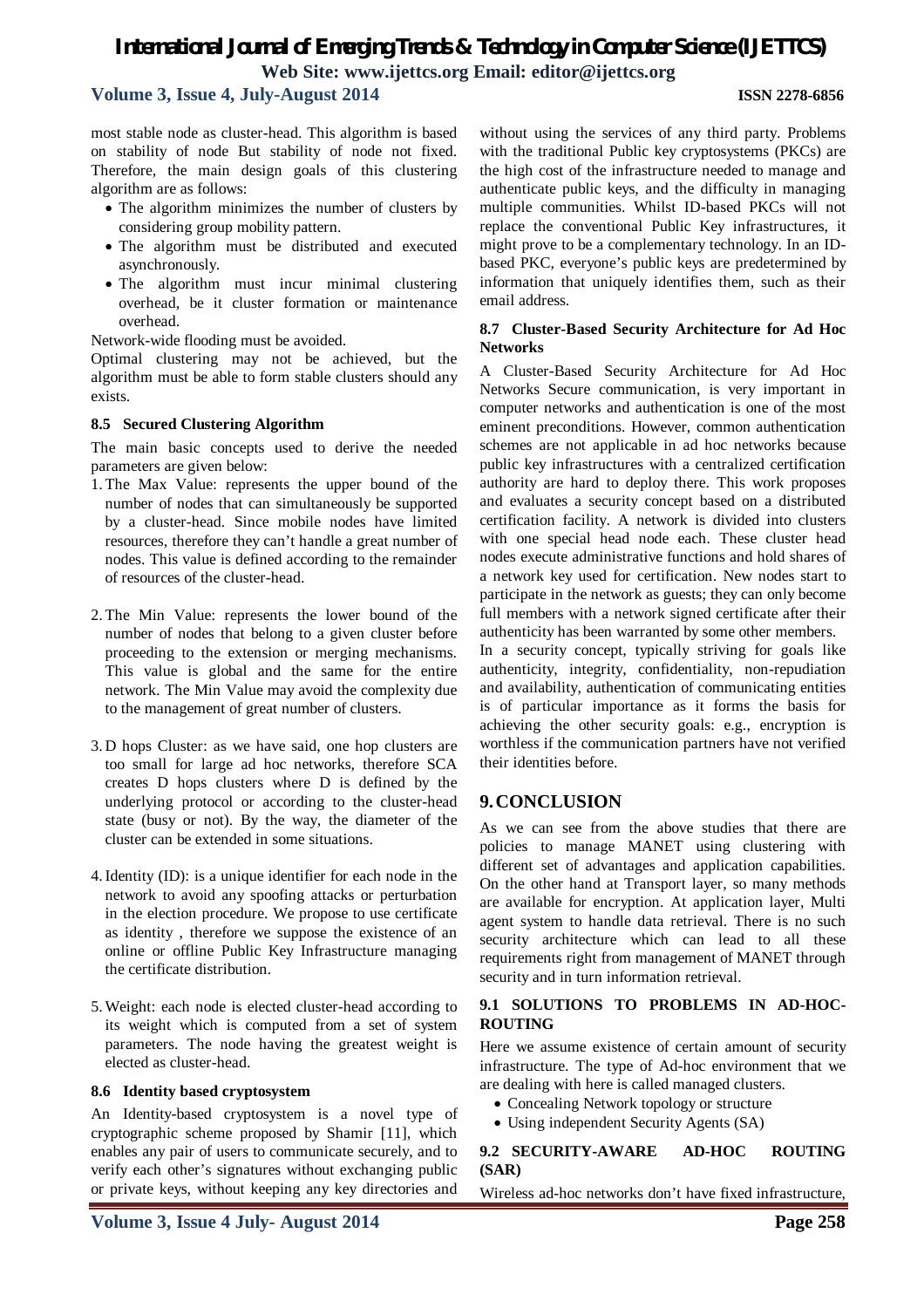#### **Volume 3, Issue 4, July-August 2014 ISSN 2278-6856**

since almost all of current network based IDS sit on the network gateways and routers and analyze the network packets passing through them, these type of network based IDS are rendered ineffective for the wireless ad-hoc networks. In case of wireless ad-hoc networks the only available audit data is restricted to the communication activities taking place within the radio range, and any IDS meant for these types of networks should be made to work with this partial and localized kind of audit data.

 Anomaly Detection models of IDS cannot be used for wireless ad-hoc networks, since the separating line between normalcy and anomaly is obscure. A node that transmits erroneous routing information (fabrication) can be either a compromised or is currently out of sync due to volatile physical movement. Hence in wireless ad-hoc networks it is difficult to distinguish between false alarms and real intrusions.

#### **10. PROPOSED SOLUTION**

Architecture and Mechanism for Identity Based Information Retrieval system. Figure below illustrates the working architecture for Identity Based Information Retrieval System based on clustering, threshold cryptography and Lagrange interpolation. The proposed architecture is divided in to four modules like Clustering and cluster head election criteria, Generate session key using node id and threshold cryptography, Multi Agent model for secure information retrieval among cluster head, Last part explains about the X.509 certificate which we are using for authentication of node. The proposed architecture is divided in to three modules :-

- Clustering
- Generate session key
- Information retrieval using Multi Agent Model and CertificateX.509 for authentication Clustering consists of cluster formation, cluster head election criteria, cluster management etc.

Second module generates session key using node id and threshold cryptography with Lagrange interpolation. In the third module we explained about the Multiagent model for information retrival among cluster head.which is explained in next section. And in the last Module we are using X.509 certificate for authentication of node.



#### **11. OTHER FACTORS**

#### **11.1 The Min Value**

Represents the lower bound of the number of nodes that belong to a given cluster before proceeding to the extension or merging mechanisms. This value is global and the same for the entire network. The Min Value may avoid the complexity due to the management of great number of clusters.

#### **11.2 D hops Cluster**

As we have said, one hop clusters are too small for large ad hoc networks, therefore SCA creates D hops clusters where D is defined by the underlying protocol or according to the cluster-head state (busy or not). By the way, the diameter of the cluster can be extended in some situations.

#### **11.3 Identity (ID)**

Identity (ID) is a unique identifier for each node in the network to avoid any spoofing attacks or perturbation in the election procedure. We propose to use certificate as identity, therefore we suppose the existence of an online or offline Public Key Infrastructure managing the certificate distribution. The Certificate Issue by Certificate Authority and Cluster Head Certificate structure is shown below:-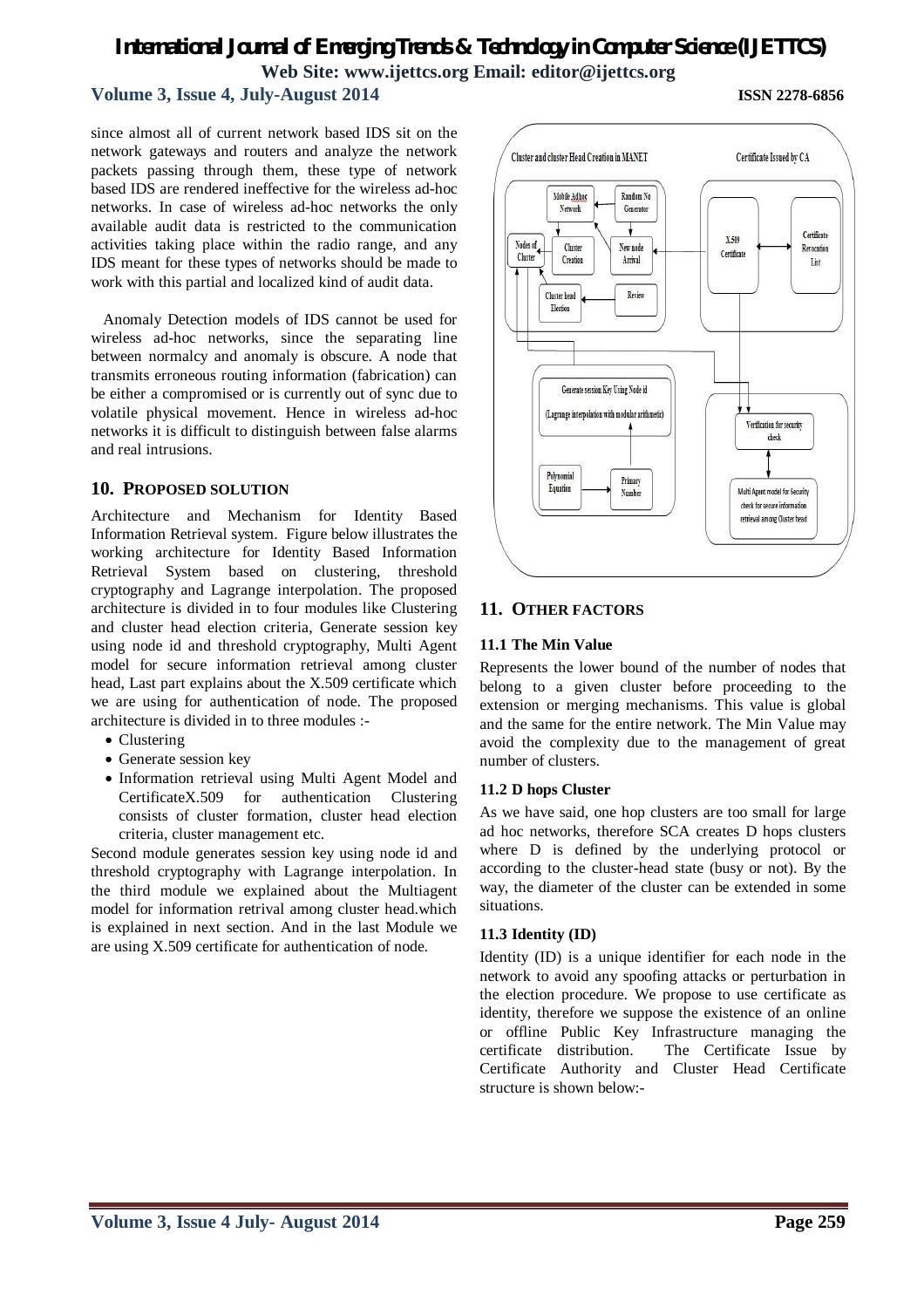**Volume 3, Issue 4, July-August 2014 ISSN 2278-6856**

| VERSION                                                      |                     |
|--------------------------------------------------------------|---------------------|
| <b>CERTIFICATE SERIAL NO.</b>                                |                     |
| <b>ALGORITHM</b>                                             |                     |
| <b>CA NAME</b>                                               |                     |
| <b>TIME STAMP</b>                                            |                     |
| <b>NODE PUBLIC KEY</b>                                       |                     |
| <b>CA-ID</b>                                                 |                     |
| <b>VALIDITY PERIOD</b>                                       |                     |
| <b>ACCESS POLICY</b>                                         |                     |
| <b>SIGNATURE</b>                                             |                     |
| Fig. $5.7(a)$ : Certificate issued by CA                     |                     |
| <b>CH-ID</b>                                                 |                     |
| <b>SECRET-KEY</b>                                            |                     |
| <b>MOBILITY</b>                                              |                     |
| <b>STABILITY</b>                                             |                     |
| <b>GLOBAL</b>                                                |                     |
| <b>ISSUE DATE</b>                                            |                     |
| <b>EXPIRE DATE</b>                                           |                     |
| <b>BATTRY</b>                                                |                     |
| <b>The Common</b><br>$F = \left(1 \right)$ $\left(1 \right)$ | $T$ $T$ $T$ $T$ $T$ |

**Fig. 5.7(b**): Cluster Head Certificate

#### **12. CONCLUSION**

Security has become a prime concern in the field of Networking and while communication between mobile nodes in Mobile Ad Hoc networks (MANETs) because of its unique characteristics like, rapid movement of node in infrastructure less network. It changes its topology also. This paper propose a security architecture for homogeneous as well as heterogeneous nodes. A technique based on Identity-Based information retrieval system in MANET that uses Citification authority for the purpose of accessing of nodes by using corresponding session key which is based on threshold cryptography. To generate the session key langrage's polynomial is used because it works for non uniform distribution of weights. It is required because Node identity is not always uniform in case of mobile nodes. It is also helpful to provide a safe strategy for authentication over Mobile Ad hoc Network.

### **13. FUTURE ASPECTS**

The proposed architecture and mechanism for an identity based security system will provide efficient and effective security to nodes in MANET but as number of nodes over network increases beyond certain limit then performance might be reduced. Further advancements can be done to improve the performance of clustering by minimizing the inter node communication messages. This architecture can also be used in combination with different security algorithms at different layers.

### **REFERENCES**

[1.] R. Murugun, S. Shanmugam "Cluster based authentication techniques for mitigation of internal attacks in MANET". ISSN 1450-216X VOL-51 No-3 (2011) PP.433-441.

- [2.] Nevadita Chateerjee,Anupama Potluri and Atul negi, "Self organizing approach to MANET Clustering "
- [3.] Atef Z. Ghalwash, Aliaa A. A. Youssif, Sherif M. Hashad and †Robin Doss Helwan "Self Adjusted Security Architecture for Mobile Ad Hoc Networks (MANETs)" University, Melbourne, Australia 6th IEEE/ACIS International Conference on Computer and Information Science (ICIS 2007)
- [4.] A. Shajin Nargunam, N.I. College of Engineering, Thuckalay, Tamil Nadu, India; E. P. Sebastian "Dynamic Security Scheme for MANET", Naitonal Institute of Technology Calicut, India
- [5.] Li Wang, Jiu Hui Zhang " Security Strategy of MANET Based on Identity- Based Cryptosystems" 978-1-4244-5143-2/10/\$26.00 ©2010 IEEE
- [6.] S.Muthuramalingam and R.Rajaram Department of Information Technology, Thiagarajar College of Engineering, Madurai "A Transmission based clustering algorithm for topology control MANET", India International journal on applications of graph theory in wireless ad hoc networks and sensor networks (GRAPH-HOC) Vol.2, No.3, September 2010
- [7.] Dang Nguyen1, Pascale Minet2, Thomas Kunz3 and Louise Lamont1 "On the Selection of Cluster Heads in MANETs" Communications Research Centre Ottawa, ON K2H 8S2, Canada INRIA Rocquencourt Rocquencourt, Le Chesney Cedex 78153, France 3 Dept. of Systems and Computer Engineering, Carleton UniversityOttawa, ON K1S 5B6, Canada IJCSI International Journal of Computer Science Issues, Vol. 8, Issue 2, March 2011 ISSN (Online): 1694-0814
- [8.] Kadri, A. M'hamed, M. Feham "Secured Clustering Algorithm for Mobile Ad Hoc Networks" National Institute of Telecommunications, Evry, France IJCSNS International Journal of Computer Science and Network Security, VOL.7 No.3, March 2007.
- [9.] XU Xiao-long XIONG Jing-Yi, CHENG Chun-Ling "The Model and the Security Mechanism of the Information Retrieval System based on Mobile Multi-Agent" 978-1-4244-6871-3/10/\$26.00 ©2010 IEEE.
- [10.]Pradeep Rai Asst. Prof., CSE Department, Asst. Shubha Singh Prof., MCA Department, "A Review of 'MANET's Security Aspects and Challenges" IJCA Special Issue on "Mobile Ad-hoc Networks"MANETs, 2010
- [11.]Shamir A, "Identity-Based Cryptosystems and Signature Schemes (LNCS196)[M]," Heidelberg: Springer-Verlag ,2009.
- [12.]M. Gerla and J.T.C. Tsai. Multicluster, "mobile, multimedia radio network, Wireless Networks". Vol. 1, No. 3, 1995, PP. 255–265.